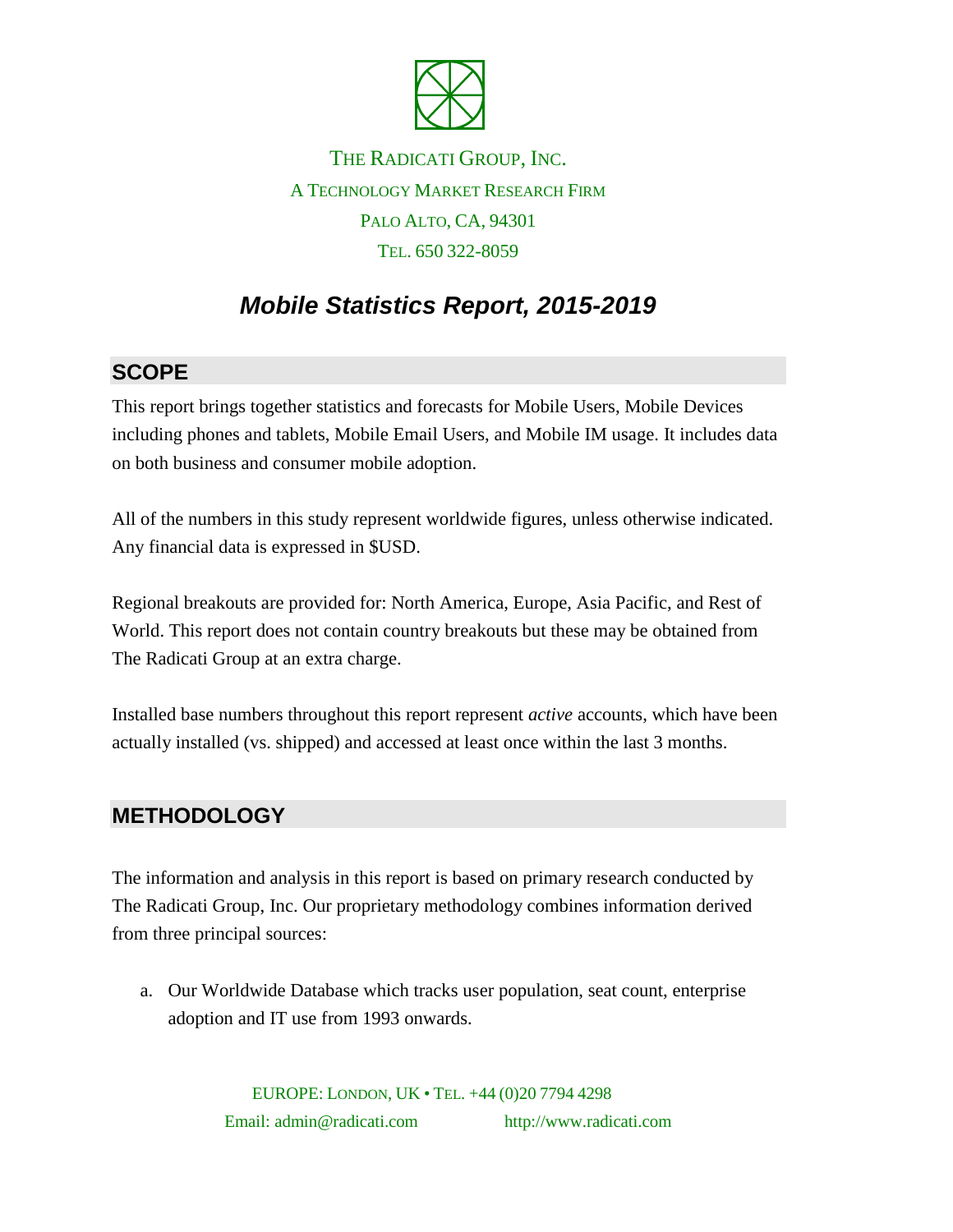- b. Surveys conducted on an on-going basis in all market areas which we cover.
- c. Market share, revenue, sales and customer demand information derived from vendor briefings.

Forecasts are based on historical information as well as our in-depth knowledge of market conditions and how we believe markets will evolve over time.

Finally, secondary research sources have also been used, where appropriate, to crosscheck all the information we collect. These include company annual reports and other financial disclosures, industry trade association material, published government statistics and other published sources.

Our research processes and methodologies are proprietary and confidential.

## **EXECUTIVE SUMMARY**

- In 2015, the number of worldwide mobile users including both business and consumers will reach over 5.8 billion. By the end of 2019, the number of worldwide mobile users is expected to increase to over 6.7 billion.
	- o Mobile devices in use, including phones and tablets, will grow from over 9.5 billion in 2015 to over 14.8 billion by 2019.

|                                   | 2015  | 2016   | 2017   | 2018   | 2019   |
|-----------------------------------|-------|--------|--------|--------|--------|
|                                   |       |        |        |        |        |
| <b>Worldwide Mobile Users (M)</b> | 5,879 | 6,090  | 6,305  | 6,524  | 6,748  |
|                                   |       |        |        |        |        |
| <b>Total Mobile Devices* (M)</b>  | 9,568 | 10,967 | 12.446 | 13,617 | 14,847 |
|                                   |       |        |        |        |        |
| Mobile Devices Per Business User  | 1.63  | 1.80   | 1.97   | 2.09   | 2.20   |

**Table 1: Worldwide Mobile Users vs. Mobile Devices, 2015-2019**

*(\*) Note: Includes phones and tablets.*